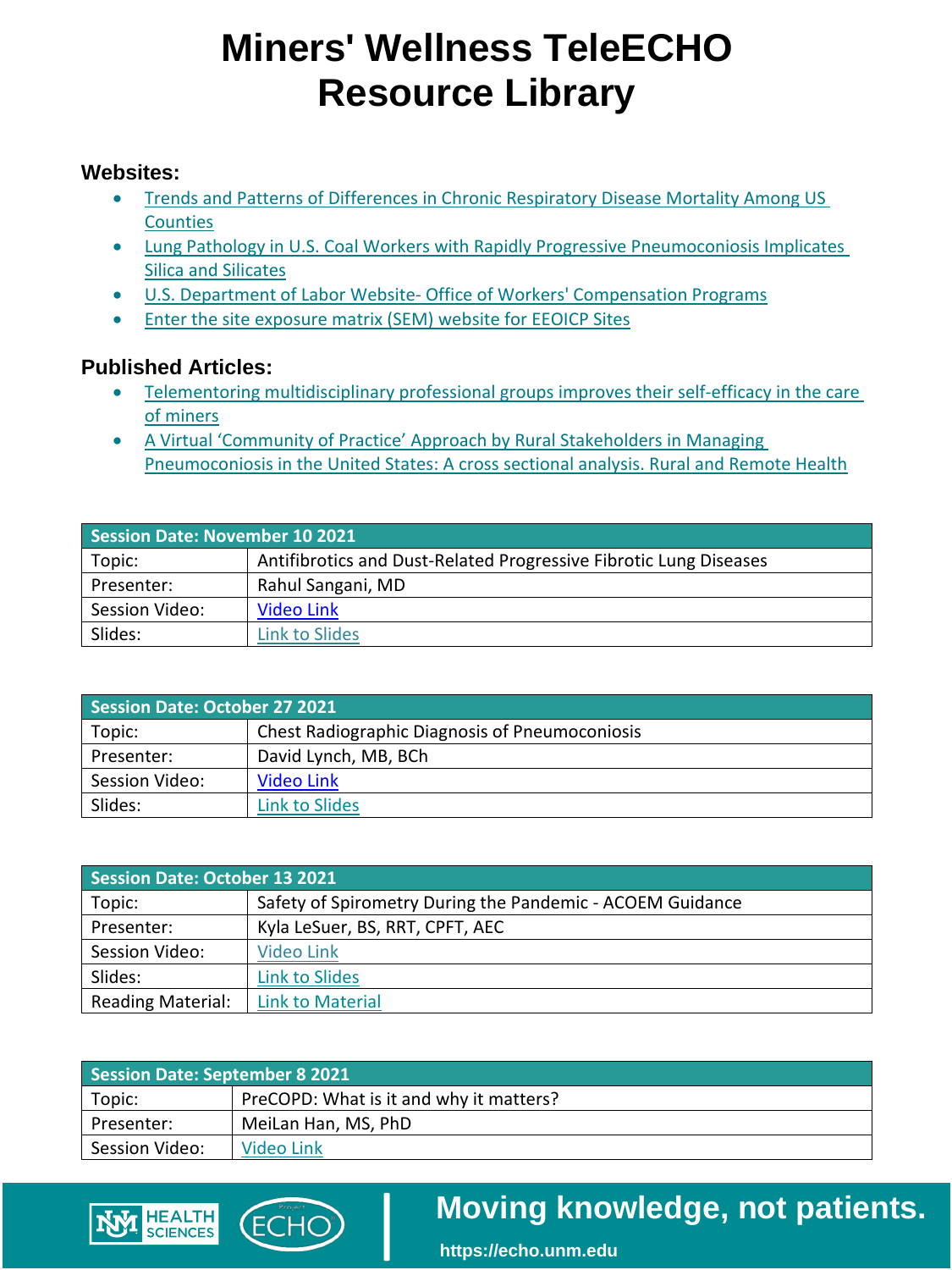| Slides:<br>.<br>`'''' |
|-----------------------|
|-----------------------|

| <b>Session Date: August 25 2021</b> |                                                                |
|-------------------------------------|----------------------------------------------------------------|
| Topic:                              | Exposure Evaluation for Former Nuclear Workers: BTMed Approach |
| Presenter:                          | John Dement, PhD, CIH                                          |
| Session Video:                      | Video Link                                                     |
| Slides:                             | Link to Slides                                                 |

| Session Date: August 11 2021 |                                  |
|------------------------------|----------------------------------|
| Topic:                       | Work requirements of mining jobs |
| Presenter:                   | Phil Harber, MD                  |
| Session Video:               | Video Link                       |
| Slides:                      | Link to Slides                   |

| Session Date: July 28 2021 |                                                                             |
|----------------------------|-----------------------------------------------------------------------------|
| Topic:                     | Is it time to pharmacologically treat corpulmonale in miners with pulmonary |
|                            | fibrosis?                                                                   |
| Presenter:                 | Sarah Medrek, MD                                                            |
| Session Video:             | coming soon                                                                 |
| Slides:                    | <b>Link to Slides</b>                                                       |

| Session Date: July 14 2021 |                                         |
|----------------------------|-----------------------------------------|
| Topic:                     | COVID testing and vaccination in miners |
| Presenter:                 | William "Cotton" Jarrell, CMSP          |
| Session Video:             | Video Link                              |
| Slides:                    | Link to Slides                          |

| Session Date: June 23, 2021 |                         |
|-----------------------------|-------------------------|
| Topic:                      | Hard metal lung disease |
| Presenter:                  | Sean Callahan, MD       |
| Session Video:              | Video Link              |
| Slides:                     | Link to Slides          |

| Session Date: June 9, 2021 |                                                                 |
|----------------------------|-----------------------------------------------------------------|
| Topic:                     | Hygiene and Infection Control During Pulmonary Function Testing |
| Presenter:                 | Matt O'Brien, MS, RRT, RPFT, FAARC                              |
| Session Video:             | Video Link                                                      |
| Slides:                    | <b>Link to Slides</b>                                           |

| Session Date: May 26, 2021 |                                                            |
|----------------------------|------------------------------------------------------------|
| Topic:                     | Is rheumatoid arthritis in miners an occupational disease? |
| Presenter:                 | Paul Blanc, MD, MSPH                                       |
| Session Video:             | Video Link                                                 |
| Slides:                    | Link to Slides                                             |



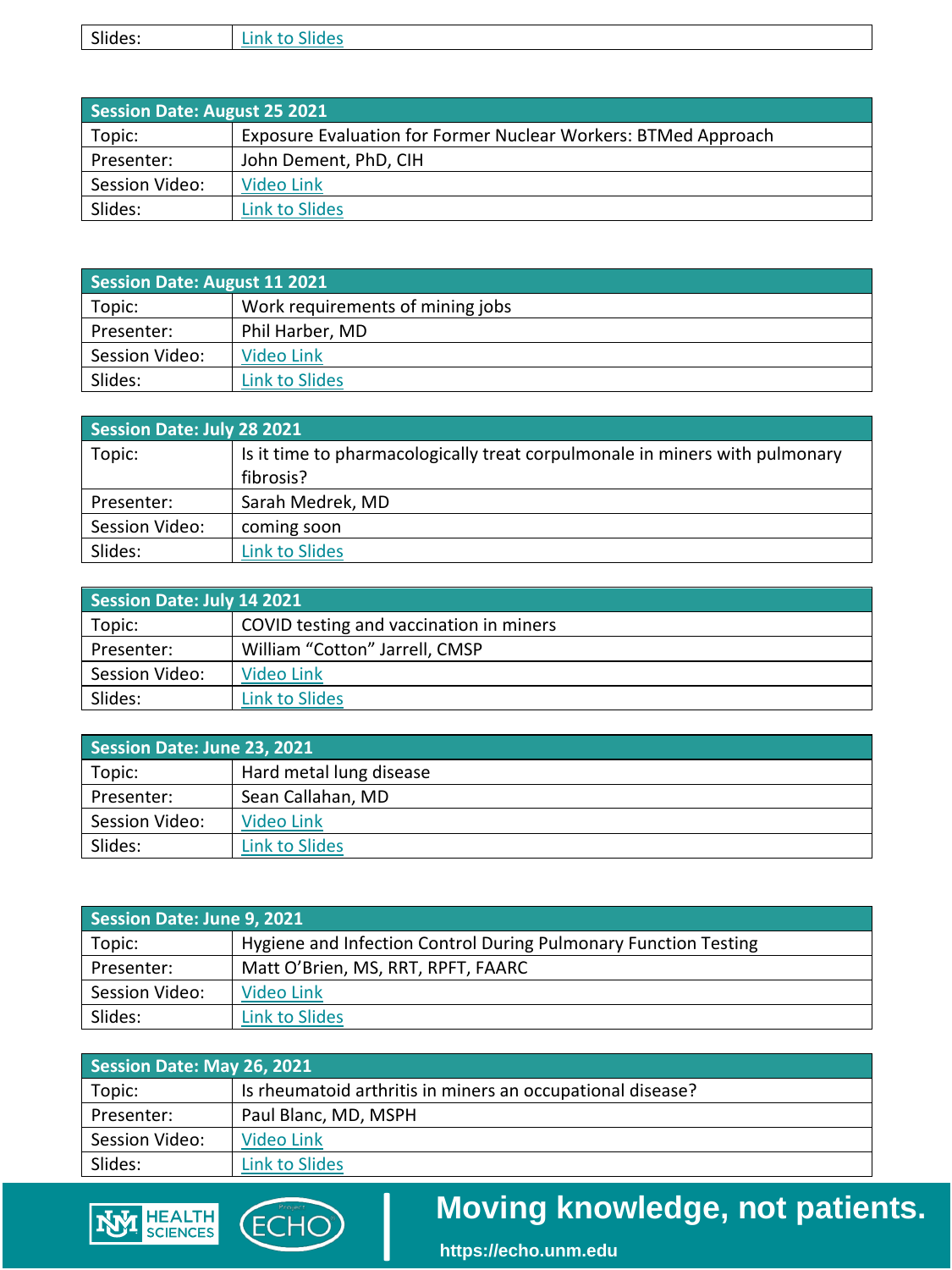| Materials: | Prevalence of Arthritis and Rheumatoid Arthritis in Coal Mining |
|------------|-----------------------------------------------------------------|
|            | Counties of the U.S.                                            |

| Session Date: May 12, 2021 |                                    |  |
|----------------------------|------------------------------------|--|
| Topic:                     | What is mixed dust pneumoconiosis? |  |
| Presenter:                 | Andrew Churg, MD, PhD              |  |
| Session Video:             | Video Link                         |  |
| Slides:                    | Link to Slides                     |  |

| Session Date: April 28, 2021 |                                                                        |  |
|------------------------------|------------------------------------------------------------------------|--|
| Topic:                       | Environmental health effects of radiation fallout from nuclear testing |  |
| Presenter:                   | R. Hugh Stephens, Esq.                                                 |  |
| Session Video:               | Video Link                                                             |  |
| Slides:                      | <b>Link to Slides</b>                                                  |  |

| Session Date: April 14, 2021 |                                                             |  |
|------------------------------|-------------------------------------------------------------|--|
| Topic:                       | How should physicians handle cross-examinations by lawyers? |  |
| Presenter:                   | Timothy MacDonnell, JD                                      |  |
| Session Video:               | Not available                                               |  |
| Slides:                      | Not available                                               |  |

| <b>Session Date: March 24, 2021</b> |                                                                |  |
|-------------------------------------|----------------------------------------------------------------|--|
| Topic:                              | GLI: Is it time to adopt a new spirometirc reference standard? |  |
| Presenter:                          | Matt Hegewald. MD, FCCP                                        |  |
| Session Video:                      | Video Link                                                     |  |
| Slides:                             | Link to Slides                                                 |  |

| Session Date: March 10, 2021 |                                                                            |  |
|------------------------------|----------------------------------------------------------------------------|--|
| Topic:                       | Why do providers STRUGGLE to care for patients with occupational diseases? |  |
| Presenter:                   | Kavita Rajasekhar, MD, MPH                                                 |  |
| Session Video:               | Video Link                                                                 |  |
| Slides:                      | Link to Slides                                                             |  |

| Session Date: February 24, 2021 |                                                                                  |  |
|---------------------------------|----------------------------------------------------------------------------------|--|
| Topic:                          | RECA is ending! How will that affect energy workers?                             |  |
| Presenter:                      | Jason Bougere, JD                                                                |  |
| Session Video:                  | <b>Video Link</b>                                                                |  |
| Slides:                         | ink to Slides                                                                    |  |
| Materials:                      | 85 FR 79118 Procedures for Claims Submitted at the Statutory Filing<br>$\bullet$ |  |
|                                 | <b>Deadline</b>                                                                  |  |

| <b>Session Date: February 10, 2021</b> |                                               |  |
|----------------------------------------|-----------------------------------------------|--|
| Topic:                                 | Pulmonary fibrosis in nuclear weapons workers |  |
| Presenter:                             | Lee Newman, MD                                |  |
| Session Video:                         | Video Link                                    |  |
| Slides:                                | Link to Slides                                |  |

**ECHO** 

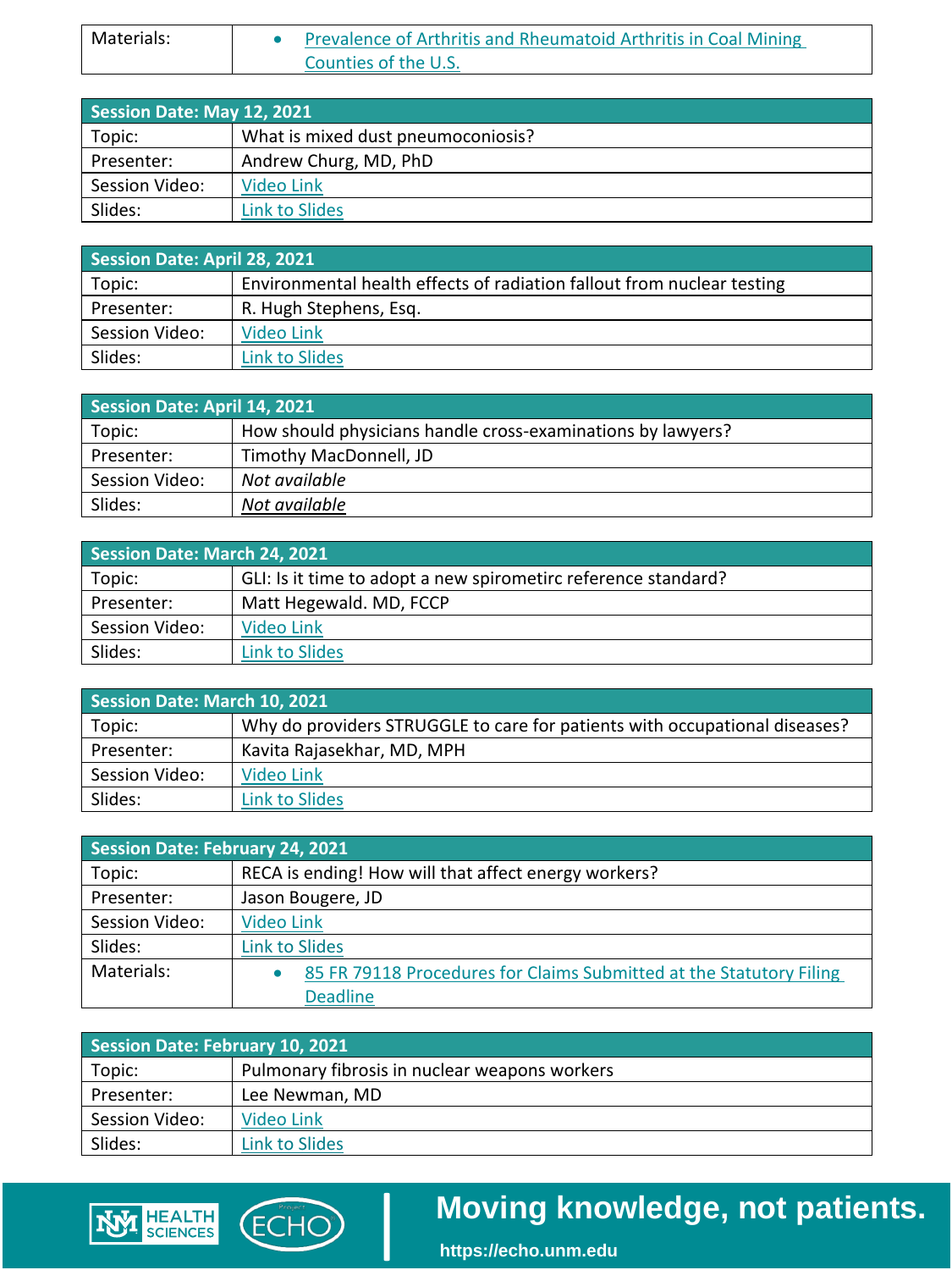| Materials: | Morphological features of pulmonary fibrosis in workers |
|------------|---------------------------------------------------------|
|            | occupationally exposed to alpha radiation               |

| <b>Session Date: January 27 2021</b> |                                                      |  |
|--------------------------------------|------------------------------------------------------|--|
| Topic:                               | Defining obstruction - Are GOLD guidelines relevant? |  |
| Presenter:                           | David M. Mannino III, MD, FCCP, FERS                 |  |
| Session Video:                       | Video Link                                           |  |
| Slides:                              | Link to Slides                                       |  |

| Session Date: January 13, 2021 |                                                                                   |  |
|--------------------------------|-----------------------------------------------------------------------------------|--|
| Topic:                         | What is mine dust? A mineralogist perspective and why it matters                  |  |
| Presenter:                     | Pedram Roghanchi, PhD                                                             |  |
| Session Video:                 | <b>Video Link</b>                                                                 |  |
| Slides:                        | <b>Link to Slides</b>                                                             |  |
| Materials:                     | As Their Numbers Grow, COVID-19 "Long Haulers Stump Experts<br>$\bullet$          |  |
|                                | Key Highlights of the Canadian Thoracic Society's Position Statement<br>$\bullet$ |  |
|                                | on the Optimization of COPD Management During the Coronavirus                     |  |
|                                | Disease 2019 Pandemic                                                             |  |

| <b>Session Date: December 09, 2020</b> |                                                              |  |
|----------------------------------------|--------------------------------------------------------------|--|
| Topic:                                 | Do's and Don'ts of Taking a Detailed Occupational History    |  |
| Presenter:                             | Lynda D. Glagola, B.S., RRT                                  |  |
| Session Video:                         | <b>Video Link</b>                                            |  |
| Slides:                                | Link to Slides                                               |  |
| Materials:                             | <b>Employment Questionnaire &amp; Work History Worksheet</b> |  |

| <b>Session Date: November 11, 2020</b> |                                                               |
|----------------------------------------|---------------------------------------------------------------|
| Topic:                                 | What is mine dust? A legal definition                         |
| Presenter:                             | BRUCE R. WISSORE, MA, MS, MA, PHD, JD                         |
| Session Video:                         | <b>Video Link</b>                                             |
| Slides:                                | <b>Link to Slides</b>                                         |
| Materials:                             | Bruce Wissore: A community - of-practice approach in managing |
|                                        | pneumoconiosis in the USA                                     |

| Materials:                            | Bruce Wissore: A community - of-practice approach in managing  |
|---------------------------------------|----------------------------------------------------------------|
|                                       | pneumoconiosis in the USA                                      |
|                                       |                                                                |
|                                       |                                                                |
| <b>Session Date: October 28, 2020</b> |                                                                |
| Topic:                                | Current miner surveillance during the COVID-19 pandemic        |
| Presenter:                            | Matthew Pedersen-Howard                                        |
| Session Video:                        | Video Link                                                     |
| Slides:                               | Unavailable                                                    |
|                                       |                                                                |
|                                       |                                                                |
| <b>Session Date: October 14, 2020</b> |                                                                |
| Topic:                                | Overlooked Role of Histopathology in Dust-related lung disease |

| Session Date: October 14, 2020 |                                                                |
|--------------------------------|----------------------------------------------------------------|
| Topic:                         | Overlooked Role of Histopathology in Dust-related lung disease |
| Presenter:                     | Jerrold L. Abraham                                             |
|                                |                                                                |

(ECHO)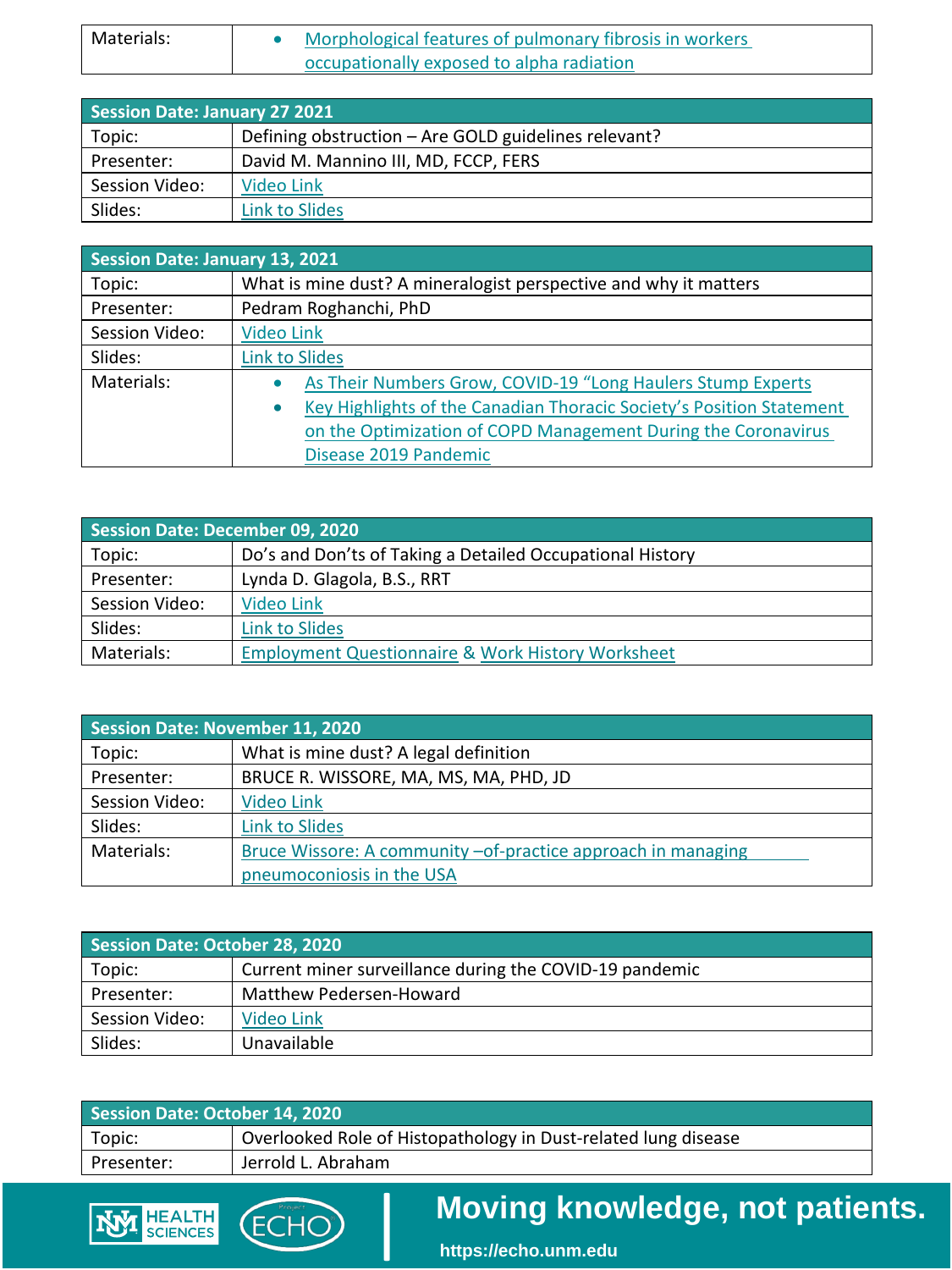| Session Video: | Video Link                                                                    |
|----------------|-------------------------------------------------------------------------------|
| Slides:        | Link to Slides                                                                |
| Materials:     | Application of the 15 Year Presumption Contained at 30 U.S.C. & 921 (c)(4) to |
|                | <b>Above Ground Coal Miners</b>                                               |

| Session Date: September 09, 2020 |                                                |
|----------------------------------|------------------------------------------------|
| Topic:                           | Significant Spirometry Developments: 2019-2020 |
| Presenter:                       | Mary Townsend, DrPH                            |
| Session Video:                   | Video Link                                     |
| Slides:                          | Link to Slides                                 |

| <b>Session Date: August 26, 2020</b> |                                                  |
|--------------------------------------|--------------------------------------------------|
| Topic:                               | Rural COPD- A different disease than urban COPD? |
| Presenter:                           | Sarath Raju, MD, MPH                             |
| Session Video:                       | Video Link                                       |
| Slides:                              | <b>Link to Slides</b>                            |

| <b>Session Date: August 12, 2020</b> |                                                          |
|--------------------------------------|----------------------------------------------------------|
| Topic:                               | Understanding How to Navigate Under RECA and the EEOICPA |
| Presenter:                           | Angela Hays, MBA                                         |
| Session Video:                       | Video Link                                               |
| Slides:                              | <b>Link to Slides</b>                                    |

| Session Date: July 22, 2020 |                                                                               |
|-----------------------------|-------------------------------------------------------------------------------|
| Topic:                      | A Unique Clinical Presentation of Asbestosis from Libby Vermiculite Exposures |
| Presenter:                  | Albert Miller, MD                                                             |
| Session Video:              | Video Link                                                                    |
| Slides:                     | <b>Link to Slides</b>                                                         |

| Session Date: July 08, 2020 |                                                           |
|-----------------------------|-----------------------------------------------------------|
| Topic:                      | The idiocy of the term 'idiopathic' in pulmonary fibrosis |
| Presenter:                  | Mridu Gulati, MD                                          |
| Session Video:              | Video Link                                                |
| Slides:                     | Link to Slides                                            |

| Session Date: June 24, 2020 |                                                                    |
|-----------------------------|--------------------------------------------------------------------|
| Topic:                      | Grading the Utility of Spirometry Testing Session: The 2019 Update |
| Presenter:                  | Kevin McCarthy, RPFT                                               |
| Session Video:              | Video Link                                                         |
| Slides:                     | Link to Slides                                                     |
|                             |                                                                    |

(ECHO)

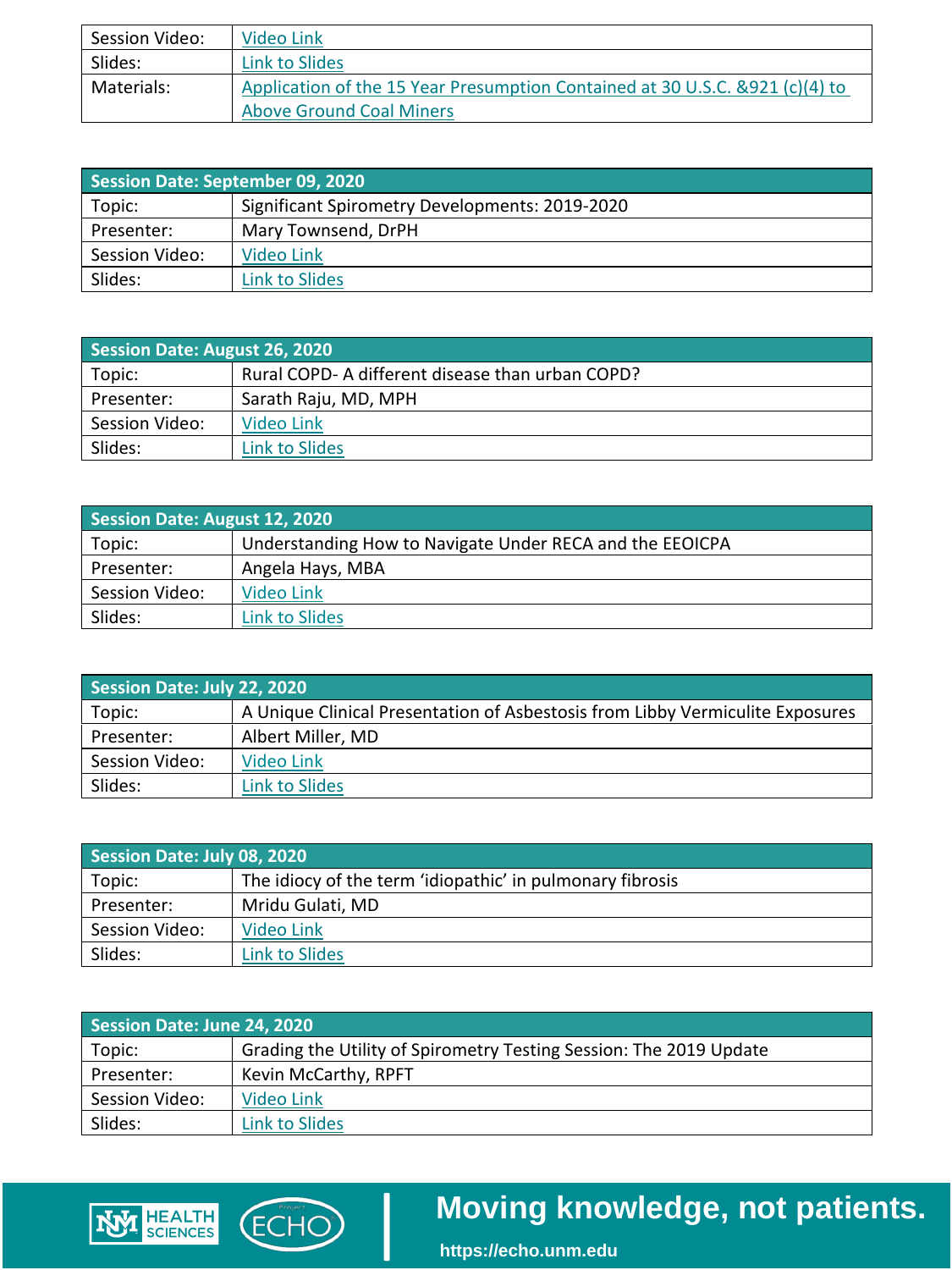| Topic:         | RECA compensation - Legal trends and labels                                                                                                                                                                                                                                                                    |
|----------------|----------------------------------------------------------------------------------------------------------------------------------------------------------------------------------------------------------------------------------------------------------------------------------------------------------------|
| Presenter:     | Attorney Kevin Martinez (EK)                                                                                                                                                                                                                                                                                   |
| Session Video: | <b>Video Link</b>                                                                                                                                                                                                                                                                                              |
| Slides:        | <b>Link to Slides</b>                                                                                                                                                                                                                                                                                          |
| Materials:     | Nephrotoxicity of Uranium: Pathophysiological, Diagnostic and<br>٠<br><b>Therapeutic Perspectives</b><br>Associations of renal function with urinary excretion of metals:<br>$\bullet$<br>Evidence form NHANES 2003 - 2012<br>Assessing potential risks from exposure to natural uranium in well<br>۰<br>water |

| Session Date: May 27, 2020 |                        |
|----------------------------|------------------------|
| Topic:                     | Telehealth for miners  |
| Presenter:                 | <b>Charles Pollard</b> |
| Session Video:             | Video Link             |
| Slides:                    | Link to Slides         |

| Session Date: May 13, 2020 |                                                                 |
|----------------------------|-----------------------------------------------------------------|
| Topic:                     | A quality spirometer: A necessary first step for a quality test |
| Presenter:                 | <b>Brian Ansell</b>                                             |
| Session Video:             | Video Link                                                      |
| Slides:                    | <b>Link to Slides</b>                                           |
| Materials:                 | Impact of New Occupational and Clinical Standards on Spirometry |
|                            | Spirometry in Occupational Health - 2020                        |

| <b>Session Date: March 25, 2020</b> |                                                                         |
|-------------------------------------|-------------------------------------------------------------------------|
| Topic:                              | Obesity hypoventilation syndrome and how it confounds interpretation of |
|                                     | lung disease                                                            |
| Presenter:                          | Lee Brown, M.D.                                                         |
| Session Video:                      | Video Link                                                              |
| Slides:                             | <b>Link to Slides</b>                                                   |

| <b>Session Date: March 11, 2020</b> |                                           |
|-------------------------------------|-------------------------------------------|
| Topic:                              | Traveling Safely with Supplemental Oxygen |
| Presenter:                          | Valerie Chang                             |
| Session Video:                      | Video Link                                |
| Slides:                             | <b>Link to Slide</b>                      |
| Materials:                          | <b>Optimizing Home Oxygen Therapy</b>     |
|                                     |                                           |

| Session Date: February 26, 2020 |                                                  |
|---------------------------------|--------------------------------------------------|
| Topic:                          | 2019 ATS Spirometry Update: A breathtaking shift |

(ECHO)

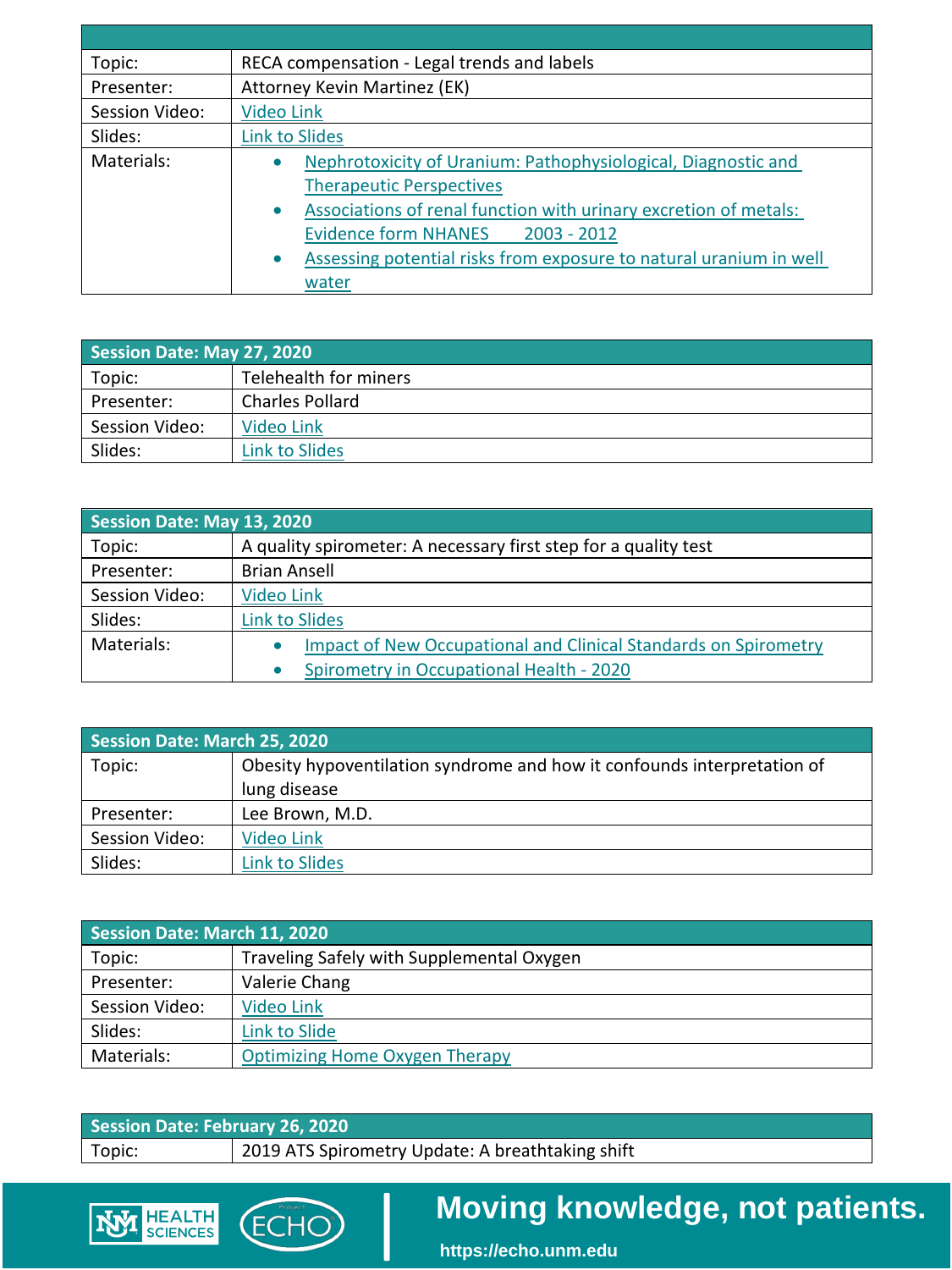| Presenter:     | Kyla LeSeur    |
|----------------|----------------|
| Session Video: | Video Link     |
| Slides:        | Link to Slides |

| Session Date: February 12, 2020 |                          |
|---------------------------------|--------------------------|
| Topic:                          | CT manifestations of UIP |
| Presenter:                      | Loren Keta               |
| Session Video:                  | Video Link               |
| Slides:                         | <b>Link to Slides</b>    |

| <b>Session Date: January 22, 2020</b> |                                                       |
|---------------------------------------|-------------------------------------------------------|
| Topic:                                | Unconventional Natural Gas Production and Lung Health |
| Presenter:                            | David Weissman                                        |
| Session Video:                        | Video Link                                            |
| Slides:                               | Link to Slides                                        |

| Session Date: January 08, 2020 |                                                             |
|--------------------------------|-------------------------------------------------------------|
| Topic:                         | What is rapid decline in FEV1 and why it matters in miners? |
| Presenter:                     | Oleh Hnatiuk                                                |
| Session Video:                 | Video Link                                                  |
| Slides:                        | Link to Slides                                              |

#### **2019**

- **12/11/2019**  Video [Mental health conditions in miners](https://www.youtube.com/watch?v=jICzrSBYsNE&feature=youtu.be)  PPT Mental health conditions in miners Materials Casillo PF dust antifibrotic agents [Flaherty\\_NEJM\\_article](https://iecho.unm.edu/sites/unm/download.hns?i=24878)  [Nejmoa\\_appendix](https://iecho.unm.edu/sites/unm/download.hns?i=24879)
- **11/13/2019**  Video [AMA Guides Sixth edition](https://www.youtube.com/watch?v=xUy9lQcKptM&feature=youtu.be)  PPT [AMA Guides Sixth edition](https://iecho.unm.edu/sites/unm/download.hns?i=24569)  Material[s Lung Fibrosis in Plutonium Workers](https://iecho.unm.edu/sites/unm/download.hns?i=24720)

**HEALTH SCIENCES** 

- 10/23/2019 Video *Initial favorable findings in a Black Lung claim: What happens next?* PPT Initial favorable findings in a Black Lung claim: What happens next? Material[s Graham et al](https://iecho.unm.edu/sites/unm/download.hns?i=24577)
- 10/09/2019 Video How GOLD has affected COPD management in coal and uranium miners PPT [How GOLD has affected COPD management in coal and uranium miners](https://iecho.unm.edu/sites/unm/download.hns?i=24402)

 **09/26/2016-** Material[s How Accurate Is the Prediction of Maximal Oxygen Uptake with Treadmill?](https://www.ncbi.nlm.nih.gov/pmc/articles/PMC5119771/pdf/pone.0166608.pdf) 

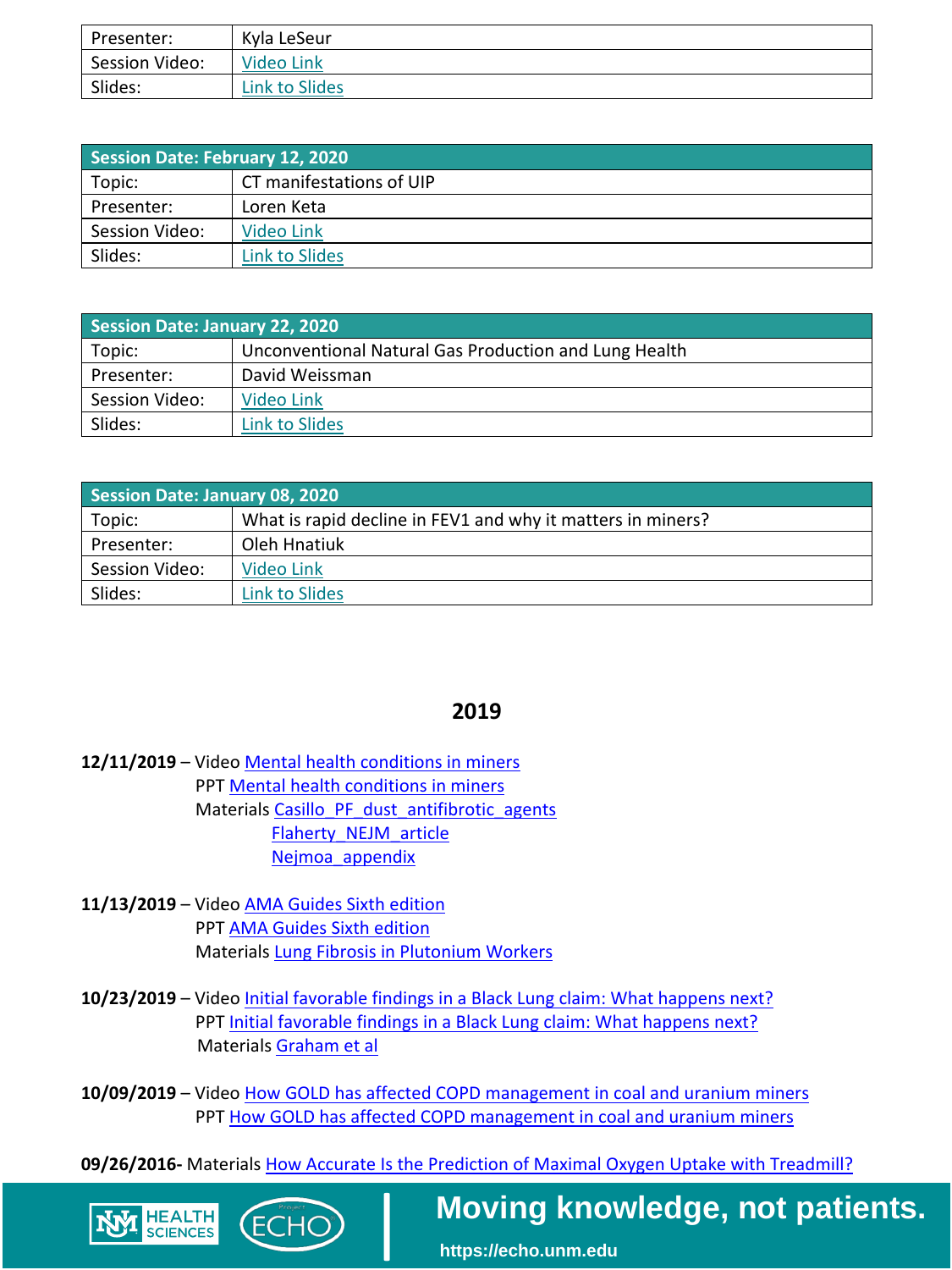- **09/11/2019**  Video [HIPAA compliance and care of miners](https://youtu.be/bE5fVHICuzE)  PPT [HIPAA compliance and care of miners](https://iecho.unm.edu/sites/unm/download.hns?i=24074)
- 08/28/2019 Video Six minute walk test and assessing impairment PPT Six minute walk test and assessing impairment Material[s Calculating 6mwt](https://iecho.unm.edu/sites/unm/download.hns?i=24082)  [Online supplement ATS field walking tests](https://iecho.unm.edu/sites/unm/download.hns?i=24083)
- **08/14/2019**  Video [Why the variability in B read interpretation of chest radiographs?](https://youtu.be/UL-J98lOcrA)  PPT Why the variability in B read interpretation of chest radiographs?
- **07/24/2019**  PP[T Legal pneumoconiosis: Why does it confuse physicians?](https://iecho.unm.edu/sites/unm/download.hns?i=23614)
- **07/10/2019**  Video [Why pilots crash? Making medical opinions by physicians fly!](https://youtu.be/WhRYtuRi3bw)  PPT Why pilots crash? Making medical opinions by physicians fly! Material[s Preamble to federal regs](https://iecho.unm.edu/sites/unm/download.hns?i=23616)  [Criteria Document](https://iecho.unm.edu/sites/unm/download.hns?i=23617)  [ATS statement](https://iecho.unm.edu/sites/unm/download.hns?i=23618)

**06/26/2019** – PP[T Lessons learned from the regional variability in the progressive massive fibrosis](https://iecho.unm.edu/sites/unm/download.hns?i=23417) 

 **06/12/2019** – PP[T Differentiating respiratory from cardiovascular limitation to exercise](https://iecho.unm.edu/sites/unm/download.hns?i=23297)  **05/08/2019** – PP[T MAC and the miners' lungs](https://iecho.unm.edu/sites/unm/download.hns?i=23139) 

- **04/24/2019**  PP[T Determining disability in federal black lung](https://iecho.unm.edu/sites/unm/download.hns?i=23050)
- **04/10/2019**  PP[T Histoplasmosis & Coccidiomycosis Confounders in dust-related lung diseases](https://iecho.unm.edu/sites/unm/download.hns?i=22911)
- **03/27/2019**  PP[T Challenges in supplying oxygen \(and DME\) to rural miners](https://iecho.unm.edu/sites/unm/download.hns?i=22605)
- **02/27/2019**  PP[T Identifying small airways disease in miners](https://iecho.unm.edu/sites/unm/download.hns?i=22577)
- **02/13/2019**  PP[T Why sleep apnea matters in miners?](https://iecho.unm.edu/sites/unm/download.hns?i=22483)  [Assessment of respiratory function](https://iecho.unm.edu/sites/unm/download.hns?i=22525)  [Comparison of NHANES III-airway obstruction](https://iecho.unm.edu/sites/unm/download.hns?i=22526)  [Discordance in Spirometric Interpretations](https://iecho.unm.edu/sites/unm/download.hns?i=22527)  [Effect of change of reference standard to NHANES](https://iecho.unm.edu/sites/unm/download.hns?i=22528)  [Racial discordance in spirometry](https://iecho.unm.edu/sites/unm/download.hns?i=22529)
- **01/23/2019**  PP[T Labor laws and home care for miners](https://iecho.unm.edu/sites/unm/download.hns?i=22335)

**01/09/2019** – PP[T Cor Pulmonale in miners](https://iecho.unm.edu/sites/unm/download.hns?i=22174) 

HEALTH<br>SCIENCES

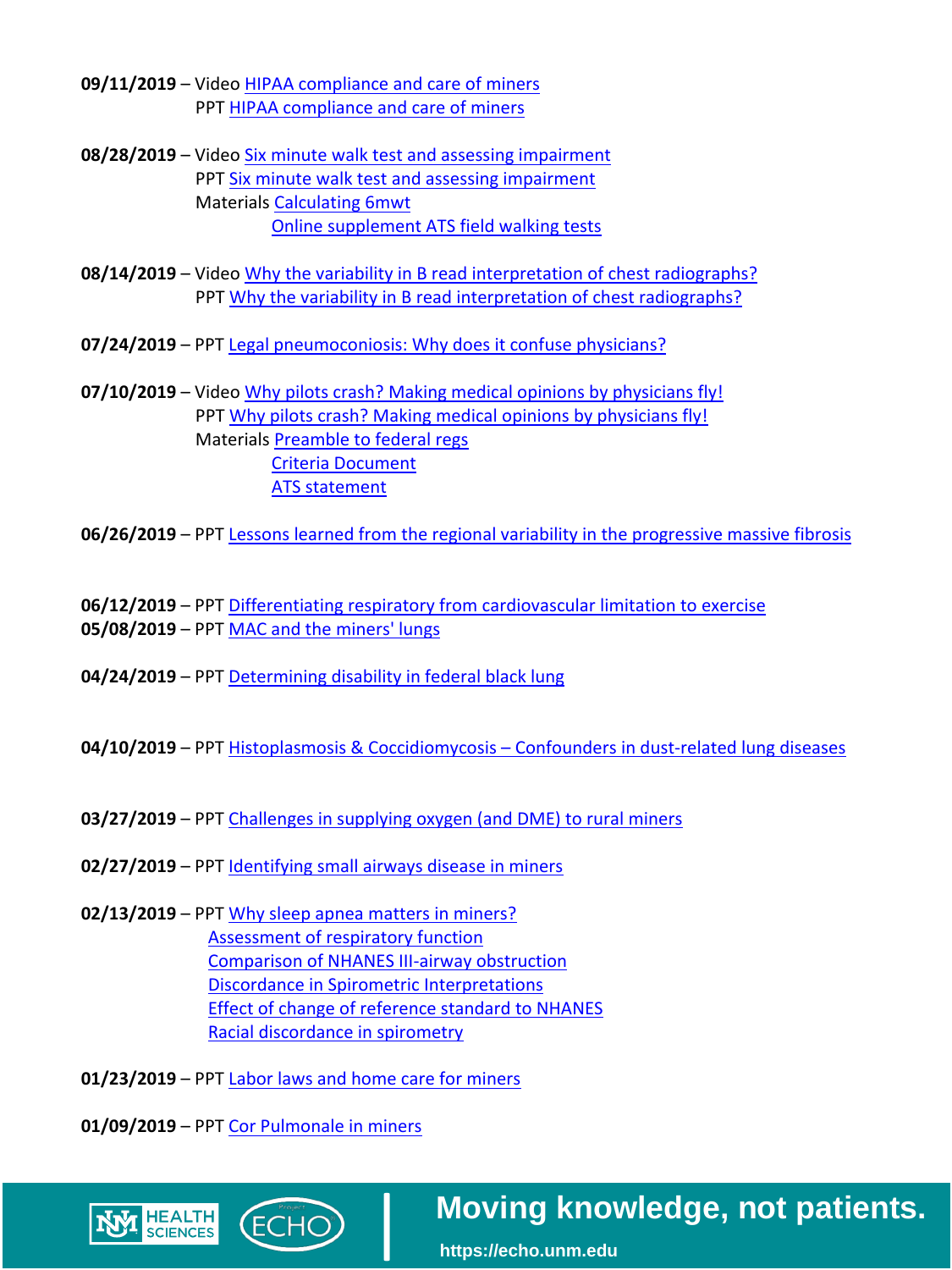#### **2018**

- **12/12/2018**  PP[T Common mistakes clinical providers make in assessing respiratory impairment](https://iecho.unm.edu/sites/unm/download.hns?i=22172)  [The Effect of Pulmonary Rehabilitation](https://iecho.unm.edu/sites/unm/download.hns?i=22253)  [Chronic Bronchitis Is Associated With Worse Symptoms](https://iecho.unm.edu/sites/unm/download.hns?i=22252)  [Physiologic Characterization of the Chronic Bronchitis](https://iecho.unm.edu/sites/unm/download.hns?i=22251)  [Task Force II: Determination of Occupational Working Capacity](https://iecho.unm.edu/sites/unm/download.hns?i=22250)
- **11/14/2018**  PP[T Controversies in the Management of Chromic Beryllium Disease](https://iecho.unm.edu/sites/unm/download.hns?i=22023)  [HL Chapter 2-Part B Eligibility Criteria for Non-Cancerous Conditions](https://iecho.unm.edu/sites/unm/download.hns?i=22059)  ATS STatement beryllium-full-text [Beryllium\\_Brochure pre v post 1993 diagnosis](https://iecho.unm.edu/sites/unm/download.hns?i=22061)
- **10/10/2018**  PP[T Clearing the Air Consequential Conditions in Miners](https://iecho.unm.edu/sites/unm/download.hns?i=21747)  [Lung disease as a determinant of cognitive decline and dementia](https://iecho.unm.edu/sites/unm/download.hns?i=21803)
- **09/12/2018 -** PP[T In-Home Pulmonary Rehabilitation … is it worth it?](https://iecho.unm.edu/sites/unm/download.hns?i=21591)
- **08/08/2018 -** PP[T ABCs of ABG](https://iecho.unm.edu/sites/unm/download.hns?i=21419)  [Performing a Lung Disability Evaluation: How, When, and Why?](https://iecho.unm.edu/sites/unm/download.hns?i=21444)  ABIME- [Causation Orlando 2018](https://iecho.unm.edu/sites/unm/download.hns?i=21471)  [Arterial Blood Gas Reference Values for Sea Level and an Altitude of 1,400 Meters](https://iecho.unm.edu/sites/unm/download.hns?i=21472)
- **07/11/2018 -** PPT Are the proposed new silica standards useful?
- 06/13/2018 PPT **Pulmonary Fibrosis- newer therapeutic strategies**
- **05/09/2018 -** PP[T After a Black Lung Claim is filed -](https://iecho.unm.edu/sites/unm/download.hns?i=20892) what happens next? [Harber-1984-Estimation of the Exertion Requirements of Coal Mining Work](https://iecho.unm.edu/sites/unm/download.hns?i=20914)
- **04/11/2018**  PP[T COPD lung function trajectories and why it matters to miners](https://iecho.unm.edu/sites/unm/download.hns?i=20628)  [Conditions Associated With an Abnormal Nonspecific Pattern](https://iecho.unm.edu/sites/unm/download.hns?i=20699)  [Lung-Function Trajectories Leading to Chronic Obstructive Pulmonary Disease](https://iecho.unm.edu/sites/unm/download.hns?i=20698)
- **03/14/2018**  PP[T The Misuse of Diffusing Capacity in Miners](https://iecho.unm.edu/sites/unm/download.hns?i=20448)  [2017 ATS Diffusing capacity](https://iecho.unm.edu/sites/unm/download.hns?i=20499)
- **02/14/2018** PPT Energy Workers & Their Valentines The Role of Home Health Service Companies
- **01/10/2018**  PPT Pulmonary Rehabilitation in Miners

#### **2017**

- **12/13/2017** PPT Not-so-Classic Radiographic Patterns of Pneumoconiosis
- **11/08/2017** PPT How to Ace Spirometry Testing Part 2
- **10/11/2017** PPT Lung Cancer in Miners: Is the Association Casual or Circumstantial?

**08/09/2017 –** PPT Work-related Asthma in Miners